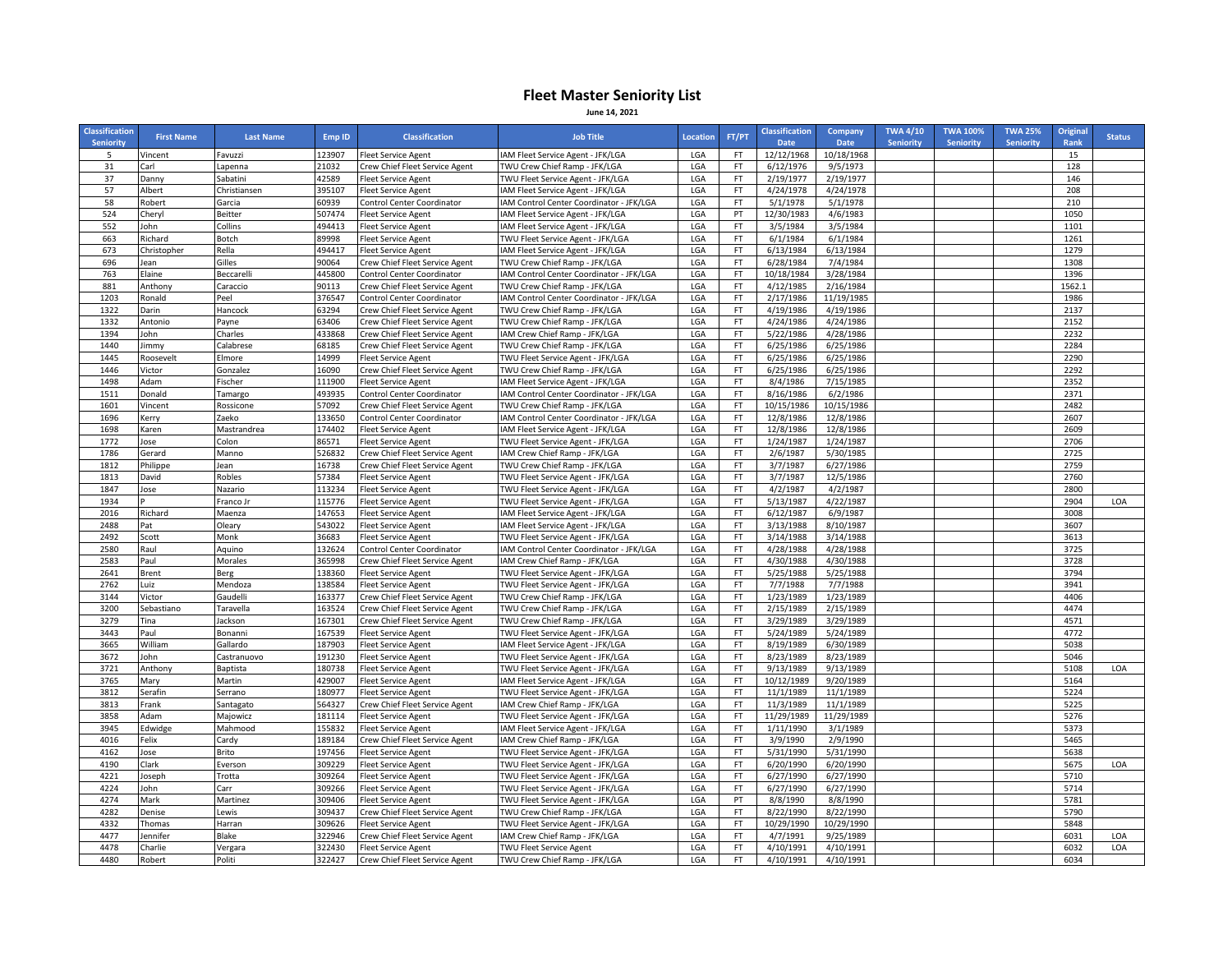| 4481 | Salvatore   | Difranco     | 322426 | Crew Chief Fleet Service Agent    | TWU Crew Chief Ramp - JFK/LGA            | LGA | FT.       | 4/10/1991  | 4/10/1991  |  | 6035 |     |
|------|-------------|--------------|--------|-----------------------------------|------------------------------------------|-----|-----------|------------|------------|--|------|-----|
| 4484 | Reinaldo    | Ruiz         | 322479 | <b>Fleet Service Agent</b>        | TWU Fleet Service Agent - JFK/LGA        | LGA | FT        | 4/17/1991  | 4/17/1991  |  | 6038 |     |
| 4499 | Kenneth     | Darrell      | 322568 | <b>Fleet Service Agent</b>        | TWU Fleet Service Agent - JFK/LGA        | LGA | <b>FT</b> | 4/24/1991  | 4/24/1991  |  | 6053 | LOA |
| 4580 | Lesley      | Shigesake    | 322457 | <b>Control Center Coordinator</b> | IAM Control Center Coordinator - JFK/LGA | LGA | FT        | 5/28/1991  | 5/28/1991  |  | 6144 |     |
| 4662 | Vito        | Centrone     | 336093 | <b>Fleet Service Agent</b>        | TWU Fleet Service Agent - JFK/LGA        | LGA | <b>FT</b> | 7/31/1991  | 7/31/1991  |  | 6250 |     |
| 4692 | Jorge       | Hernandez    | 336168 | <b>Fleet Service Agent</b>        | TWU Fleet Service Agent - JFK/LGA        | LGA | <b>FT</b> | 8/21/1991  | 8/21/1991  |  | 6283 |     |
| 4701 | Mary        |              | 336222 |                                   |                                          | LGA | FT.       | 9/3/1991   | 9/3/1991   |  | 6296 |     |
|      |             | Given        |        | <b>Fleet Service Agent</b>        | TWU Fleet Service Agent - JFK/LGA        |     |           |            |            |  |      |     |
| 4874 | Christopher | Liberto      | 188642 | <b>Fleet Service Agent</b>        | IAM Fleet Service Agent - JFK/LGA        | LGA | <b>FT</b> | 4/11/1992  | 11/7/1989  |  | 6493 |     |
| 4882 | oann        | Rota         | 336421 | Crew Chief Fleet Service Agent    | TWU Crew Chief Ramp - JFK/LGA            | LGA | <b>FT</b> | 5/2/1992   | 10/7/1991  |  | 6504 |     |
| 4908 | Marlon      | Garcia       | 191135 | <b>Fleet Service Agent</b>        | TWU Fleet Service Agent - JFK/LGA        | LGA | <b>FT</b> | 5/23/1992  | 8/8/1989   |  | 6537 |     |
| 4923 | Carey       | Bolasingh    | 336871 | <b>Fleet Service Agent</b>        | TWU Fleet Service Agent - JFK/LGA        | LGA | <b>FT</b> | 6/3/1992   | 6/3/1992   |  | 6556 |     |
| 4924 | Joseph      | Rota         | 336848 | <b>Fleet Service Agent</b>        | TWU Fleet Service Agent - JFK/LGA        | LGA | FT        | 6/3/1992   | 6/3/1992   |  | 6557 |     |
| 4931 | Victor      | Delgado      | 336929 | Crew Chief Fleet Service Agent    | TWU Crew Chief Ramp - JFK/LGA            | LGA | <b>FT</b> | 6/17/1992  | 6/17/1992  |  | 6568 |     |
| 4935 | John        | Rodriguez    | 336940 | <b>Fleet Service Agent</b>        | TWU Fleet Service Agent - JFK/LGA        | LGA | <b>FT</b> | 6/24/1992  | 6/24/1992  |  | 6574 |     |
| 4942 | Rodman      | Kearns       | 336971 | Crew Chief Fleet Service Agent    | TWU Crew Chief Ramp - JFK/LGA            | LGA | <b>FT</b> | 7/1/1992   | 7/1/1992   |  | 6582 |     |
| 4967 | leffrey     | Alderman     | 514103 | <b>Fleet Service Agent</b>        | IAM Fleet Service Agent - JFK/LGA        | LGA | FT        | 7/12/1992  | 2/9/1990   |  | 6614 |     |
| 4979 | Edwin       | Cord-Cruz    | 337049 | Crew Chief Fleet Service Agent    | TWU Crew Chief Ramp - JFK/LGA            | LGA | <b>FT</b> | 7/30/1992  | 7/30/1992  |  | 6629 |     |
| 4980 | Christopher | Castellano   | 337045 | <b>Fleet Service Agent</b>        | TWU Fleet Service Agent - JFK/LGA        | LGA | <b>FT</b> | 7/30/1992  | 7/30/1992  |  | 6630 |     |
| 4988 | Patrick     | Mills        | 337076 | Crew Chief Fleet Service Agent    | TWU Crew Chief Ramp - JFK/LGA            | LGA | <b>FT</b> | 8/19/1992  | 8/19/1992  |  | 6639 |     |
| 4993 | Marlene     | Hudson       | 162965 | Control Center Coordinator        | IAM Control Center Coordinator - JFK/LGA | LGA | <b>FT</b> | 8/25/1992  | 12/5/1988  |  | 6645 |     |
|      |             |              |        |                                   |                                          |     |           |            |            |  |      |     |
| 5023 | Rodney      | Davis        | 532946 | <b>Fleet Service Agent</b>        | IAM Fleet Service Agent - JFK/LGA        | LGA | FT.       | 10/10/1992 | 8/26/1989  |  | 6677 |     |
| 5026 | Benjamin    | Guzik        | 344080 | <b>Fleet Service Agent</b>        | TWU Fleet Service Agent - JFK/LGA        | LGA | <b>FT</b> | 10/15/1992 | 10/15/1992 |  | 6682 |     |
| 5038 | awrence     | Quinn Jr     | 344131 | <b>Fleet Service Agent</b>        | TWU Fleet Service Agent - JFK/LGA        | LGA | <b>FT</b> | 11/23/1992 | 11/23/1992 |  | 6701 |     |
| 5039 | Kevin       | Quinn        | 344130 | <b>Fleet Service Agent</b>        | TWU Fleet Service Agent                  | LGA | <b>FT</b> | 11/23/1992 | 11/23/1992 |  | 6703 | LOA |
| 5040 | Richard     | Kazas        | 325031 | <b>Fleet Service Agent</b>        | IAM Fleet Service Agent - JFK/LGA        | LGA | <b>FT</b> | 11/24/1992 | 9/20/1989  |  | 6704 |     |
| 5064 | Charles     | Grante       | 357455 | <b>Control Center Coordinator</b> | IAM Control Center Coordinator - JFK/LGA | LGA | <b>FT</b> | 12/17/1992 | 12/17/1992 |  | 6736 |     |
| 5085 | Peter       | Abruzzo      | 443289 | <b>Fleet Service Agent</b>        | IAM Fleet Service Agent - JFK/LGA        | LGA | PT        | 2/16/1993  | 11/18/1989 |  | 6763 |     |
| 5118 | Jorge       | Garcia       | 344317 | Crew Chief Fleet Service Agent    | TWU Crew Chief Ramp - JFK/LGA            | LGA | FT.       | 3/24/1993  | 3/24/1993  |  | 6807 |     |
| 5123 | Robert      | Hiris        | 344330 | <b>Fleet Service Agent</b>        | <b>TWU Fleet Service Agent</b>           | LGA | PT        | 3/31/1993  | 3/31/1993  |  | 6815 | LOA |
| 5127 | Edward      | Campana      | 387853 | <b>Fleet Service Agent</b>        | IAM Fleet Service Agent - JFK/LGA        | LGA | PT        | 4/4/1993   | 2/23/1990  |  | 6820 | LOA |
| 5150 | Manny       | Chauca       | 344540 | <b>Fleet Service Agent</b>        | TWU Fleet Service Agent - JFK/LGA        | LGA | <b>FT</b> | 6/9/1993   | 6/9/1993   |  | 6847 |     |
| 5183 | Ronald      | Atherley     | 344643 | <b>Fleet Service Agent</b>        | TWU Fleet Service Agent - JFK/LGA        | LGA | <b>FT</b> | 11/22/1993 | 11/22/1993 |  | 6888 |     |
|      |             |              | 370259 |                                   |                                          |     | <b>FT</b> |            |            |  | 6900 |     |
| 5195 | Pietro      | Devito       |        | <b>Fleet Service Agent</b>        | TWU Fleet Service Agent - JFK/LGA        | LGA |           | 12/15/1993 | 12/15/1993 |  |      |     |
| 5196 | Darryl      | Davis        | 370257 | Crew Chief Fleet Service Agent    | TWU Crew Chief Ramp - JFK/LGA            | LGA | FT.       | 12/22/1993 | 12/22/1993 |  | 6901 |     |
| 5216 | Matthew     | Graystone    | 336906 | <b>Fleet Service Agent</b>        | TWU Fleet Service Agent - JFK/LGA        | LGA | <b>FT</b> | 4/23/1994  | 6/15/1992  |  | 6924 |     |
| 5256 | Russell     | Brinsley     | 370579 | <b>Fleet Service Agent</b>        | TWU Fleet Service Agent - JFK/LGA        | LGA | <b>FT</b> | 8/3/1994   | 8/3/1994   |  | 6973 |     |
| 5343 | John        | Gallimore    | 371019 | <b>Fleet Service Agent</b>        | TWU Fleet Service Agent - JFK/LGA        | LGA | PT        | 5/24/1995  | 5/24/1995  |  | 7083 |     |
| 5347 | Nicky       | Popolo       | 371017 | <b>Fleet Service Agent</b>        | TWU Fleet Service Agent - JFK/LGA        | LGA | FT        | 5/24/1995  | 5/24/1995  |  | 7087 |     |
| 5356 | Alberino    | Guerriero    | 371114 | <b>Fleet Service Agent</b>        | TWU Fleet Service Agent - JFK/LGA        | LGA | PT        | 6/12/1995  | 6/12/1995  |  | 7097 |     |
| 5357 | John        | Buckley      | 371115 | Crew Chief Fleet Service Agent    | TWU Crew Chief Ramp - JFK/LGA            | LGA | <b>FT</b> | 6/12/1995  | 6/12/1995  |  | 7098 |     |
| 5359 | Eric        | Headley      | 371107 | <b>Fleet Service Agent</b>        | TWU Fleet Service Agent - JFK/LGA        | LGA | FT.       | 6/14/1995  | 6/14/1995  |  | 7101 | LOA |
| 5360 | Cesar       | Toscano      | 371106 | Crew Chief Fleet Service Agent    | TWU Crew Chief Ramp - JFK/LGA            | LGA | <b>FT</b> | 6/14/1995  | 6/14/1995  |  | 7102 |     |
| 5365 | Michael     | Garcia       | 371145 | <b>Fleet Service Agent</b>        | TWU Fleet Service Agent - JFK/LGA        | LGA | <b>FT</b> | 6/21/1995  | 6/21/1995  |  | 7107 |     |
| 5372 | Georgios    | Pirovolikos  | 371169 | <b>Fleet Service Agent</b>        | TWU Fleet Service Agent - JFK/LGA        | LGA | <b>FT</b> | 6/28/1995  | 6/28/1995  |  | 7115 |     |
| 5389 | lose        | Mirabal      | 443103 | Crew Chief Fleet Service Agent    | TWU Crew Chief Ramp - JFK/LGA            | LGA | <b>FT</b> | 7/19/1995  | 7/19/1995  |  | 7135 |     |
| 5403 | Alfred      | Lopez-Aliaga | 443195 | <b>Fleet Service Agent</b>        | TWU Fleet Service Agent - JFK/LGA        | LGA | <b>FT</b> | 8/16/1995  | 8/16/1995  |  | 7150 |     |
| 5425 | Debbie      | Arias        | 443370 | Control Center Coordinator        | IAM Control Center Coordinator - JFK/LGA | LGA | FT.       | 11/6/1995  | 11/6/1995  |  | 7181 |     |
| 5506 | Whitney     |              | 443261 | <b>Fleet Service Agent</b>        | TWU Fleet Service Agent - JFK/LGA        | LGA | FT.       | 3/18/1996  | 9/25/1995  |  | 7275 |     |
|      |             | Martin       |        |                                   |                                          | LGA | <b>FT</b> | 5/18/1996  |            |  | 7329 |     |
| 5549 | Cono        | Natale       | 186744 | <b>Fleet Service Agent</b>        | TWU Fleet Service Agent - JFK/LGA        |     |           |            | 2/17/1990  |  |      |     |
| 5649 | Marc        | Baguero      | 480613 | <b>Fleet Service Agent</b>        | TWU Fleet Service Agent - JFK/LGA        | LGA | <b>FT</b> | 10/5/1996  | 10/5/1996  |  | 7445 |     |
| 5655 | Lauriston   | Prescott     | 480804 | Crew Chief Fleet Service Agent    | TWU Crew Chief Ramp - JFK/LGA            | LGA | <b>FT</b> | 10/15/1996 | 10/15/1996 |  | 7452 |     |
| 5678 | Vincent     | Sclafani     | 480879 | <b>Fleet Service Agent</b>        | TWU Fleet Service Agent - JFK/LGA        | LGA | <b>FT</b> | 11/14/1996 | 11/14/1996 |  | 7475 |     |
| 5734 | Harry       | Cruz         | 584843 | <b>Fleet Service Agent</b>        | TWU Fleet Service Agent - JFK/LGA        | LGA | FT        | 1/19/1997  | 7/9/1983   |  | 7544 | LOA |
| 5858 | Xavier      | Lopez        | 481475 | Crew Chief Fleet Service Agent    | TWU Crew Chief Ramp - JFK/LGA            | LGA | FT        | 6/12/1997  | 6/12/1997  |  | 7698 |     |
| 5902 | Ronald      | Williams     | 514861 | <b>Fleet Service Agent</b>        | TWU Fleet Service Agent - JFK/LGA        | LGA | FT.       | 7/21/1997  | 7/21/1997  |  | 7749 |     |
| 6012 | Erphlyn     | Marshall     | 388868 | <b>Fleet Service Agent</b>        | TWU Fleet Service Agent - JFK/LGA        | LGA | <b>FT</b> | 1/19/1998  | 8/19/1994  |  | 7876 |     |
| 6059 | Dwayne      | Joseph       | 481396 | <b>Fleet Service Agent</b>        | TWU Fleet Service Agent - JFK/LGA        | LGA | <b>FT</b> | 3/25/1998  | 5/29/1997  |  | 7928 |     |
| 6071 | Edna        | Ross         | 515321 | <b>Fleet Service Agent</b>        | TWU Fleet Service Agent - JFK/LGA        | LGA | FT        | 4/9/1998   | 4/9/1998   |  | 7943 | LOA |
| 6104 | Wesly       | Dumeny       | 524219 | <b>Fleet Service Agent</b>        | TWU Fleet Service Agent - JFK/LGA        | LGA | <b>FT</b> | 4/23/1998  | 4/23/1998  |  | 7980 |     |
| 6105 | Colin       | Bowen        | 515386 | <b>Fleet Service Agent</b>        | TWU Fleet Service Agent - JFK/LGA        | LGA | <b>FT</b> | 4/23/1998  | 4/23/1998  |  | 7981 | LOA |
| 6131 | Francisco   | Vargas       | 514705 | <b>Fleet Service Agent</b>        | TWU Fleet Service Agent - JFK/LGA        | LGA | FT.       | 5/30/1998  | 6/14/1997  |  | 8015 |     |
| 6231 | Derrick     | Jonas        | 551172 | Crew Chief Fleet Service Agent    | TWU Crew Chief Ramp - JFK/LGA            | LGA | <b>FT</b> | 8/30/1998  | 8/30/1998  |  | 8132 |     |
|      |             |              |        |                                   |                                          |     |           |            |            |  |      |     |
| 6293 | Allan       | Gutierrez    | 551353 | <b>Fleet Service Agent</b>        | TWU Fleet Service Agent - JFK/LGA        | LGA | <b>FT</b> | 11/28/1998 | 11/28/1998 |  | 8209 |     |
| 6328 | Martin      | Holder       | 551359 | <b>Fleet Service Agent</b>        | TWU Fleet Service Agent - JFK/LGA        | LGA | <b>FT</b> | 12/10/1998 | 12/10/1998 |  | 8251 |     |
| 6349 | Natalia     | Rosa         | 186556 | <b>Fleet Service Agent</b>        | IAM Fleet Service Agent - JFK/LGA        | LGA | FT        | 1/11/1999  | 9/28/1989  |  | 8276 |     |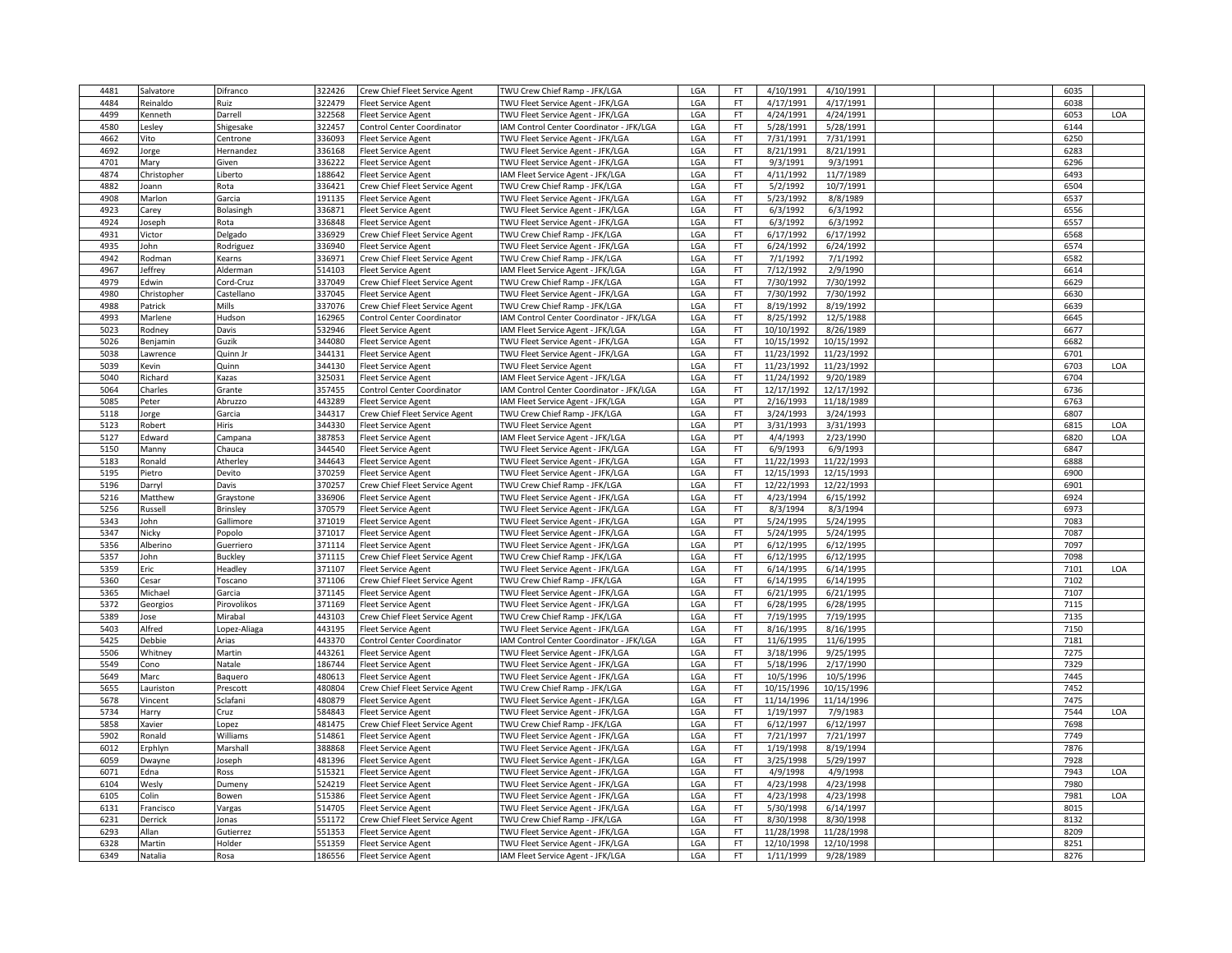| 6384 | Cesar       | Cruz            | 495461 | <b>Fleet Service Agent</b>        | TWU Fleet Service Agent - JFK/LGA        | LGA        | <b>FT</b> | 2/16/1999              | 2/11/1999  |           |            |                        | 8313  | LOA |
|------|-------------|-----------------|--------|-----------------------------------|------------------------------------------|------------|-----------|------------------------|------------|-----------|------------|------------------------|-------|-----|
| 6392 | Doris       | Stroman         | 521011 | <b>Fleet Service Agent</b>        | AM Fleet Service Agent                   | LGA        | PT        | 2/22/1999              | 2/26/1997  |           |            |                        | 8322  | LOA |
| 6461 | Daniel      | Boham           | 551665 | <b>Fleet Service Agent</b>        | TWU Fleet Service Agent - JFK/LGA        | LGA        | FT        | 4/14/1999              | 4/14/1999  |           |            |                        | 8411  |     |
| 6466 | Alphonso    | Thompson        | 415507 | <b>Fleet Service Agent</b>        | IAM Fleet Service Agent - JFK/LGA        | LGA        | <b>FT</b> | 4/17/1999              | 4/17/1999  |           |            |                        | 8416  |     |
| 6495 | Rene        | Nunez           | 551688 | Fleet Service Agent               | TWU Fleet Service Agent - JFK/LGA        | LGA        | <b>FT</b> | 4/29/1999              | 4/29/1999  |           |            |                        | 8450  |     |
| 6525 |             | Ramsaran        | 457422 |                                   | TWU Fleet Service Agent                  | LGA        | PT        | 5/15/1999              | 5/18/1996  |           |            |                        | 8485  | LOA |
|      | Daryl       |                 |        | <b>Fleet Service Agent</b>        |                                          |            |           |                        |            |           |            |                        |       |     |
| 6544 | Willie      | Ortiz           | 551755 | <b>Fleet Service Agent</b>        | TWU Fleet Service Agent - JFK/LGA        | LGA        | PT        | 5/20/1999              | 5/20/1999  |           |            |                        | 8509  |     |
| 6588 | Elvis       | Gutierrez       | 551780 | <b>Fleet Service Agent</b>        | TWU Fleet Service Agent                  | LGA        | <b>FT</b> | 6/1/1999               | 6/1/1999   |           |            |                        | 8568  | LOA |
| 6594 | Royston     | Williams        | 495673 | <b>Fleet Service Agent</b>        | TWU Fleet Service Agent - JFK/LGA        | LGA        | <b>FT</b> | 6/7/1999               | 9/4/1997   |           |            |                        | 8575  |     |
| 6622 | Wayne       | Brown           | 481434 | <b>Fleet Service Agent</b>        | TWU Fleet Service Agent - JFK/LGA        | LGA        | <b>FT</b> | 6/15/1999              | 8/13/1997  |           |            |                        | 8610  |     |
| 6637 | Terrence    | Tanner          | 481404 | Crew Chief Fleet Service Agent    | TWU Crew Chief Ramp - JFK/LGA            | LGA        | <b>FT</b> | 6/19/1999              | 5/29/1997  |           |            |                        | 8626  |     |
| 6638 | Broderick   | Cooper          | 302539 | <b>Fleet Service Agent</b>        | TWU Fleet Service Agent - JFK/LGA        | LGA        | <b>FT</b> | 6/19/1999              | 11/1/1990  |           |            |                        | 8627  |     |
| 6661 | Evens       | Louis           | 171713 | <b>Fleet Service Agent</b>        | TWU Fleet Service Agent - JFK/LGA        | LGA        | <b>FT</b> | 6/24/1999              | 10/10/1989 |           |            |                        | 8655  |     |
| 6662 | Antonio     | Moya            | 551883 | <b>Fleet Service Agent</b>        | TWU Fleet Service Agent - JFK/LGA        | LGA        | FT        | 6/24/1999              | 11/20/1999 |           |            |                        | 8656  |     |
| 6764 | Marilyn     | Dutes           | 534467 | <b>Fleet Service Agent</b>        | IAM Fleet Service Agent - JFK/LGA        | LGA        | PT        | 7/28/1999              | 7/28/1999  |           |            |                        | 8776  |     |
| 6790 | lan         | Johnson         | 309796 | <b>Fleet Service Agent</b>        | AM Fleet Service Agent - JFK/LGA         | LGA        | <b>FT</b> | 8/11/1999              | 8/11/1999  |           |            |                        | 8805  |     |
| 6791 | Eric        | Polanco         | 552045 | <b>Fleet Service Agent</b>        | TWU Fleet Service Agent - JFK/LGA        | LGA        | PT        | 8/12/1999              | 1/8/2000   |           |            |                        | 8806  |     |
| 6849 | Devon       | Williams        | 328555 | Control Center Coordinator        | IAM Control Center Coordinator - JFK/LGA | LGA        | FT        | 9/14/1999              | 9/14/1999  |           |            |                        | 8878  |     |
| 6911 | ulian       | Wood            | 423112 | <b>Fleet Service Agent</b>        | AM Fleet Service Agent - JFK/LGA         | LGA        | <b>FT</b> | 11/7/1999              | 11/7/1999  |           |            |                        | 8948  |     |
| 6935 | Nestor      | San Gabriel     | 419838 | <b>Fleet Service Agent</b>        | IAM Fleet Service Agent - JFK/LGA        | LGA        | FT        | 11/14/1999             | 11/14/1999 |           |            |                        | 8974  |     |
| 7079 | lesse       | Rosenthal       | 588681 | <b>Fleet Service Agent</b>        | TWU Fleet Service Agent - JFK/LGA        | LGA        | <b>FT</b> | 3/21/2000              | 11/19/2000 |           |            |                        | 9141  | LOA |
| 7161 |             |                 | 599711 |                                   |                                          | LGA        | PT        | 6/6/2000               |            |           |            |                        | 9241  |     |
|      | Giovanny    | Almanzar        |        | Fleet Service Agent               | <b>TWU Fleet Service Agent</b>           |            |           |                        | 10/9/2002  |           |            |                        |       | LOA |
| 7200 | Carlton     | Ramsay          | 121614 | <b>Fleet Service Agent</b>        | TWU Fleet Service Agent - JFK/LGA        | LGA        | PT        | 6/29/2000              | 8/13/2001  |           |            |                        | 9286  |     |
| 7370 | Carlos      | Perez           | 611106 | <b>Fleet Service Agent</b>        | TWU Fleet Service Agent - JFK/LGA        | LGA        | <b>FT</b> | 12/7/2000              | 11/16/2001 |           |            |                        | 9493  |     |
| 7372 | Deighton    | Gray            | 611092 | <b>Fleet Service Agent</b>        | TWU Fleet Service Agent                  | LGA        | PT        | 12/7/2000              | 6/22/2002  |           |            |                        | 9495  | LOA |
| 7445 | lose        | Medina          | 574002 | Crew Chief Fleet Service Agent    | TWU Crew Chief Ramp - JFK/LGA            | LGA        | <b>FT</b> | 2/24/2001              | 10/8/2001  |           |            |                        | 9582  |     |
| 7465 | Tony        | Matsias         | 611327 | Crew Chief Fleet Service Agent    | TWU Crew Chief Ramp - JFK/LGA            | LGA        | FT        | 3/12/2001              | 7/30/2002  |           |            |                        | 9602  |     |
| 7554 | Nicholas    | Como            | 673393 | <b>Fleet Service Agent</b>        | TWU Fleet Service Agent - JFK/LGA        | LGA        | <b>FT</b> | 4/10/2001              | 3/28/1982  | 4/10/2001 | 8/1/1978   | 8/8/1995               | 9778  |     |
| 7564 | Michelle    | Cephas          | 668747 | Control Center Coordinator        | IAM Control Center Coordinator - JFK/LGA | LGA        | <b>FT</b> | 4/10/2001              | 11/13/1988 |           |            |                        | 9800  |     |
| 7576 | John        | Amato           | 673551 | <b>Fleet Service Agent</b>        | TWU Fleet Service Agent - JFK/LGA        | LGA        | PT        | 4/10/2001              | 6/10/1984  | 4/10/2001 | 4/29/1985  | 4/15/1997              | 9816  | LOA |
| 7577 | Peter       | Obrien          | 673576 | <b>Fleet Service Agent</b>        | TWU Fleet Service Agent - JFK/LGA        | LGA        | <b>FT</b> | 4/10/2001              | 8/15/1985  | 4/10/2001 | 4/29/1985  | 4/15/1997              | 9818  |     |
| 7579 | Christopher | Hogan           | 673609 | leet Service Agent                | TWU Fleet Service Agent - JFK/LGA        | LGA        | PT        | 4/10/2001              | 5/23/1986  | 4/10/2001 | 4/30/1985  | 4/15/1997              | 9820  |     |
| 7587 | obert       | Leopold         | 673885 | Fleet Service Agent               | TWU Fleet Service Agent - JFK/LGA        | LGA        | <b>FT</b> | 4/10/2001              | 11/14/1988 | 4/10/2001 | 4/29/1986  | 7/15/1997              | 9836  |     |
| 7588 | Alfonso     | Pistone         | 673889 | <b>Fleet Service Agent</b>        | TWU Fleet Service Agent - JFK/LGA        | LGA        | <b>FT</b> | 4/10/2001              | 3/26/1989  | 4/10/2001 | 4/29/1986  | 7/15/1997              | 9837  |     |
| 7606 | Christopher | York            | 672744 | <b>Fleet Service Agent</b>        | TWU Fleet Service Agent - JFK/LGA        | LGA        | FT        | 4/10/2001              | 4/7/1988   | 4/10/2001 | 6/2/1987   | 10/23/1997             | 9861  |     |
| 7615 | Alvin       | Hinson Jr       | 683106 | Fleet Service Agent               | TWU Fleet Service Agent - JFK/LGA        | LGA        | <b>FT</b> | 4/10/2001              | 2/1/1989   | 4/10/2001 | 2/16/1988  | 12/27/1997             | 9875  | LOA |
| 7641 | Robert      | Finan           | 683191 | <b>Fleet Service Agent</b>        | TWU Fleet Service Agent - JFK/LGA        | LGA        | <b>FT</b> | 4/10/2001              | 3/22/1992  | 4/10/2001 | 3/18/1989  | 10/19/1998             | 9906  |     |
| 7651 |             |                 |        |                                   |                                          |            | <b>FT</b> |                        |            | 4/10/2001 | 12/23/1989 |                        | 9921  |     |
|      | Joseph      | Mamlouk         | 683186 | <b>Fleet Service Agent</b>        | TWU Fleet Service Agent - JFK/LGA        | LGA<br>LGA | <b>FT</b> | 4/10/2001<br>4/10/2001 | 3/15/1992  | 4/10/2001 | 10/18/1990 | 6/14/1998<br>3/11/1999 | 9941  |     |
| 7670 | Vilvert     | Jeanty          | 650670 | <b>Fleet Service Agent</b>        | TWU Fleet Service Agent - JFK/LGA        |            |           |                        | 5/13/1994  |           |            |                        |       |     |
| 7673 | Moacir      | Cunha           | 650496 | <b>Fleet Service Agent</b>        | TWU Fleet Service Agent - JFK/LGA        | LGA        | PT        | 4/10/2001              | 6/22/1993  | 4/10/2001 | 2/27/1991  | 5/9/1999               | 9945  |     |
| 7675 | Aquintino   | Pasquariello    | 670044 | <b>Fleet Service Agent</b>        | TWU Fleet Service Agent - JFK/LGA        | LGA        | PT        | 4/10/2001              | 12/15/1994 | 4/10/2001 | 3/7/1991   | 4/15/1999              | 9947  |     |
| 7698 | Kenneth     | Giananti        | 661184 | <b>Fleet Service Agent</b>        | TWU Fleet Service Agent - JFK/LGA        | LGA        | <b>FT</b> | 4/10/2001              | 10/26/1995 | 4/10/2001 | 10/26/1993 | 5/30/1999              | 9976  | LOA |
| 7723 | Dieufranc   | Sainfort        | 661211 | <b>Fleet Service Agent</b>        | TWU Fleet Service Agent - JFK/LGA        | LGA        | <b>FT</b> | 4/10/2001              | 12/14/1993 | 4/10/2001 | 5/2/1995   | 10/16/1999             | 10006 |     |
| 7747 | Lawrence    | Matyosas        | 661219 | <b>Fleet Service Agent</b>        | TWU Fleet Service Agent - JFK/LGA        | LGA        | FT        | 4/10/2001              | 10/15/1998 | 4/10/2001 | 5/9/1996   | 10/23/2000             | 10035 |     |
| 7761 | Cynthia     | Mccloy          | 691159 | Control Center Coordinator        | IAM Control Center Coordinator - JFK/LGA | LGA        | FT        | 4/10/2001              | 8/3/1990   |           |            |                        | 10050 |     |
| 7762 | Christopher | Quinones        | 661271 | <b>Fleet Service Agent</b>        | TWU Fleet Service Agent - JFK/LGA        | LGA        | <b>FT</b> | 4/10/2001              | 10/23/1998 | 4/10/2001 | 8/28/1996  | 11/19/2000             | 10051 |     |
| 7773 | Carmelo     | Caruana         | 661396 | <b>Fleet Service Agent</b>        | TWU Fleet Service Agent - JFK/LGA        | LGA        | FT        | 4/10/2001              | 12/29/1999 | 4/10/2001 | 1/10/1997  | 12/22/2000             | 10063 |     |
| 7782 | Eduard      | Rafaelov        | 684559 | Crew Chief Fleet Service Agent    | TWU Crew Chief Ramp - JFK/LGA            | LGA        | <b>FT</b> | 4/10/2001              | 7/29/1999  | 4/10/2001 | 10/11/1997 | 5/26/2000              | 10076 |     |
| 7790 | Mary        | Daniel          | 691242 | <b>Control Center Coordinator</b> | AM Control Center Coordinator - JFK/LGA  | LGA        | <b>FT</b> | 4/10/2001              | 7/6/1991   |           |            |                        | 10087 |     |
| 7803 | Manzar      | Alam            | 684605 | <b>Fleet Service Agent</b>        | TWU Fleet Service Agent - JFK/LGA        | LGA        | PT        | 4/10/2001              | 12/24/2002 | 4/10/2001 | 6/11/1999  | 4/10/2001              | 10102 |     |
| 7804 | Joel        | Howell          | 670358 | <b>Fleet Service Agent</b>        | TWU Fleet Service Agent - JFK/LGA        | LGA        | PT        | 4/10/2001              | 7/27/1996  | 4/10/2001 | 6/21/1999  | 10/27/2000             | 10103 |     |
| 7816 | Jamil       | Siddiqui        | 691276 | Control Center Coordinator        | IAM Control Center Coordinator - JFK/LGA | LGA        | FT        | 4/10/2001              | 9/27/1993  |           |            |                        | 10116 |     |
| 7837 | Elena       | Rivera-Williams | 188909 | <b>Fleet Service Agent</b>        | IAM Fleet Service Agent                  | LGA        | <b>FT</b> | 5/2/2001               | 5/2/2001   |           |            |                        | 10144 | LOA |
| 7848 | Limarys     | Heredia         | 611089 | <b>Fleet Service Agent</b>        | TWU Fleet Service Agent - JFK/LGA        | LGA        | PT        | 5/22/2001              | 11/16/2001 |           |            |                        | 10160 |     |
| 7923 | Carol       | Mcpherson       | 614379 | Crew Chief Fleet Service Agent    | TWU Crew Chief Ramp - JFK/LGA            | LGA        | <b>FT</b> | 1/13/2002              | 6/2/2004   |           |            |                        | 10250 |     |
|      |             |                 |        |                                   |                                          |            |           |                        |            |           |            |                        |       |     |
| 7954 | Elmer       | Fonseca         | 634585 | <b>Fleet Service Agent</b>        | TWU Fleet Service Agent - JFK/LGA        | LGA        | <b>FT</b> | 5/20/2002              | 11/26/2005 |           |            |                        | 10285 |     |
| 7968 | Mohinder    | Ramnarine       | 571829 | Crew Chief Fleet Service Agent    | TWU Crew Chief Ramp - JFK/LGA            | LGA        | <b>FT</b> | 7/6/2002               | 8/4/2004   |           |            |                        | 10302 |     |
| 8286 | Jav         | Hwang           | 573518 | <b>Fleet Service Agent</b>        | IAM Fleet Service Agent - JFK/LGA        | LGA        | PT        | 2/21/2005              | 2/21/2005  |           |            |                        | 10702 |     |
| 8307 | Dion        | Fahie           | 539984 | Crew Chief Fleet Service Agent    | IAM Crew Chief Ramp - JFK/LGA            | LGA        | FT        | 2/28/2005              | 2/28/2005  |           |            |                        | 10728 |     |
| 8561 | Lloyd       | Guilliams       | 328296 | <b>Fleet Service Agent</b>        | IAM Fleet Service Agent - JFK/LGA        | LGA        | <b>FT</b> | 10/17/2005             | 10/17/2005 |           |            |                        | 11044 |     |
| 8742 | Angel       | Camacho         | 462519 | <b>Fleet Service Agent</b>        | AM Fleet Service Agent - JFK/LGA         | LGA        | <b>FT</b> | 2/27/2006              | 2/27/2006  |           |            |                        | 11254 |     |
| 9009 | Salvador    | Belliard        | 174923 | <b>Fleet Service Agent</b>        | AM Fleet Service Agent - JFK/LGA         | LGA        | FT        | 9/11/2006              | 9/11/2006  |           |            |                        | 11566 |     |
| 9105 | Garfield    | Clark Jr        | 438248 | <b>Fleet Service Agent</b>        | AM Fleet Service Agent - JFK/LGA         | LGA        | <b>FT</b> | 11/6/2006              | 11/6/2006  |           |            |                        | 11674 |     |
|      |             |                 |        |                                   |                                          |            |           |                        |            |           |            |                        |       |     |
| 9113 | ason        | Burbridge       | 170695 | Crew Chief Fleet Service Agent    | AM Crew Chief Ramp - JFK/LGA             | LGA        | FT        | 11/6/2006              | 11/6/2006  |           |            |                        | 11682 |     |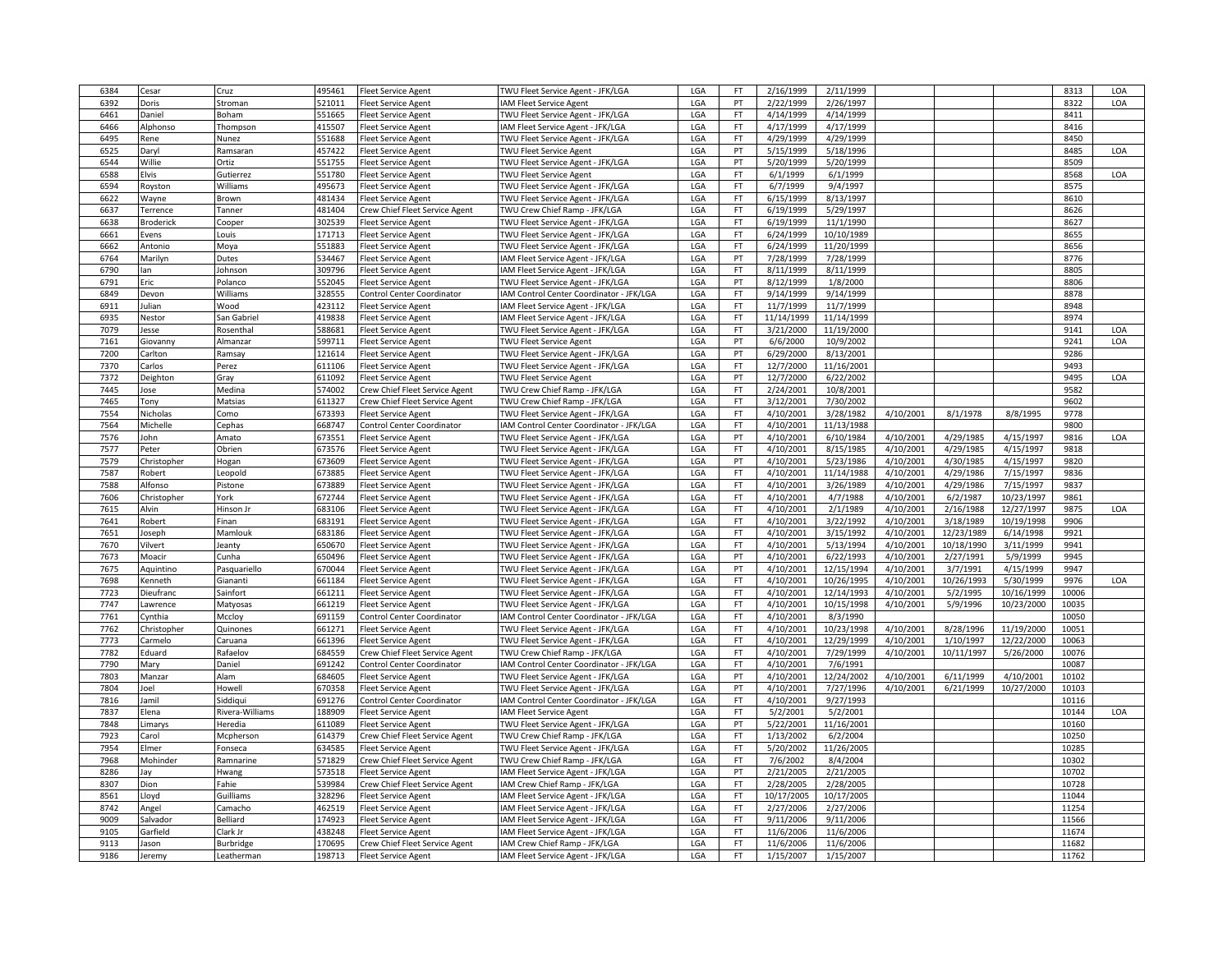| 9187  | Herbert           | Brown Iv         | 339995           | <b>Fleet Service Agent</b>        | IAM Fleet Service Agent - JFK/LGA        | LGA | FT.             | 1/15/2007  | 1/15/2007  |  | 11763          |          |
|-------|-------------------|------------------|------------------|-----------------------------------|------------------------------------------|-----|-----------------|------------|------------|--|----------------|----------|
| 9196  | Julio             | Uno              | 185191           | <b>Control Center Coordinator</b> | IAM Control Center Coordinator - JFK/LGA | LGA | FT              | 1/24/2007  | 11/6/2006  |  | 11775          |          |
| 9307  | Steve             | Gill             | 525882           | Control Center Coordinator        | IAM Control Center Coordinator - JFK/LGA | LGA | <b>FT</b>       | 4/16/2007  | 4/16/2007  |  | 11904          |          |
| 9336  | Carlos            | Samayoa          | 538368           | <b>Fleet Service Agent</b>        | IAM Fleet Service Agent - JFK/LGA        | LGA | FT              | 4/30/2007  | 4/30/2007  |  | 11936          |          |
| 9358  | Tyrone            | Benjamin         | 525710           | <b>Fleet Service Agent</b>        | IAM Fleet Service Agent - JFK/LGA        | LGA | PT              | 5/14/2007  | 5/14/2007  |  | 11957          |          |
| 9394  | Takeisha          | Shelton          | 400984           | Control Center Coordinator        | IAM Control Center Coordinator - JFK/LGA | LGA | <b>FT</b>       | 6/4/2007   | 6/4/2007   |  | 11997          |          |
| 9418  | leff              | Zerner           | 176817           | <b>Fleet Service Agent</b>        | IAM Fleet Service Agent - JFK/LGA        | LGA | FT.             | 6/11/2007  | 6/11/2007  |  | 12022          |          |
| 9421  | Kyle              | Donaldson        | 475248           | <b>Fleet Service Agent</b>        | IAM Fleet Service Agent - JFK/LGA        | LGA | FT              | 6/11/2007  | 6/11/2007  |  | 12026          |          |
| 9422  | Winston           | Branford         | 595188           | Crew Chief Fleet Service Agent    | TWU Crew Chief Ramp - JFK/LGA            | LGA | FT              | 6/11/2007  | 5/18/1995  |  | 12027          |          |
| 9754  | Dante             | Lopez-Videla     | 198444           | Control Center Coordinator        | IAM Control Center Coordinator - JFK/LGA | LGA | <b>FT</b>       | 1/2/2008   | 1/2/2008   |  | 12422          |          |
| 9755  | Michael           | Clarizio         | 484359           | <b>Fleet Service Agent</b>        | IAM Fleet Service Agent - JFK/LGA        | LGA | FT              | 1/2/2008   | 1/2/2008   |  | 12423          |          |
| 9765  | Luis              | Frias            | 652110           | <b>Fleet Service Agent</b>        | TWU Fleet Service Agent - JFK/LGA        | LGA | FT              | 1/21/2008  | 1/21/2008  |  | 12436          |          |
| 9841  | Robinson          | Paulino          | 653145           | <b>Fleet Service Agent</b>        | TWU Fleet Service Agent - JFK/LGA        | LGA | <b>FT</b>       | 4/28/2008  | 4/28/2008  |  | 12528          |          |
| 9856  | Paul              | Campbell         | 549975           | <b>Fleet Service Agent</b>        | IAM Fleet Service Agent                  | LGA | FT              | 5/19/2008  | 5/19/2008  |  | 12545          | LOA      |
| 9857  | Carlos            | Medina           | 188869           | <b>Fleet Service Agent</b>        | IAM Fleet Service Agent - JFK/LGA        | LGA | <b>FT</b>       | 5/19/2008  | 5/19/2008  |  | 12546          |          |
| 9914  | Leslie            | Greenidge        | 599980           | <b>Fleet Service Agent</b>        | IAM Fleet Service Agent - JFK/LGA        | LGA | <b>FT</b>       | 8/21/2008  | 8/21/2008  |  | 12610          |          |
| 9918  | :'sha             | Eastman          | 397759           | <b>Fleet Service Agent</b>        | IAM Fleet Service Agent - JFK/LGA        | LGA | PT              | 9/18/2008  | 9/18/2008  |  | 12614          |          |
| 10148 | Melbi             | Collado          | 642877           | <b>Fleet Service Agent</b>        | TWU Fleet Service Agent - JFK/LGA        | LGA | FT              | 1/17/2011  | 1/17/2011  |  | 12894          |          |
| 10182 | Christopher       | Hanover          | 644175           | <b>Fleet Service Agent</b>        | TWU Fleet Service Agent - JFK/LGA        | LGA | FT              | 3/7/2011   | 10/12/2011 |  | 12933          | LOA      |
| 10209 | Vincent           | Fischetti        | 644778           | <b>Fleet Service Agent</b>        | TWU Fleet Service Agent - JFK/LGA        | LGA | <b>FT</b>       | 3/28/2011  | 3/26/2012  |  | 12966          |          |
| 10215 | Davindra          | Arjune           | 407946           | Crew Chief Fleet Service Agent    | IAM Crew Chief Ramp - JFK/LGA            | LGA | <b>FT</b>       | 4/11/2011  | 4/11/2011  |  | 12972          |          |
| 10220 | Kemoy             | Smith            | 666042           | Crew Chief Fleet Service Agent    | TWU Crew Chief Ramp - JFK/LGA            | LGA | FT              | 4/11/2011  | 11/28/2011 |  | 12979          |          |
| 10254 | Marci             | Gray             | 685163           | <b>Fleet Service Agent</b>        | TWU Fleet Service Agent - JFK/LGA        | LGA | PT              | 5/2/2011   | 2/8/2012   |  | 13021          |          |
| 10313 | Allan             | Polini           | 602600           | <b>Fleet Service Agent</b>        | TWU Fleet Service Agent - JFK/LGA        | LGA | <b>FT</b>       | 7/13/2011  | 4/15/2012  |  | 13088          | LOA      |
| 10414 | Shem              | Escalona         | 431796           | Crew Chief Fleet Service Agent    | IAM Crew Chief Ramp - JFK/LGA            | LGA | FT              | 11/14/2011 | 11/14/2011 |  | 13203          |          |
| 10415 | Andrew            | Post             | 408050           | <b>Fleet Service Agent</b>        | IAM Fleet Service Agent - JFK/LGA        | LGA | FT              | 11/14/2011 | 11/14/2011 |  | 13204          |          |
| 10516 |                   |                  | 102724           |                                   | IAM Crew Chief Ramp - JFK/LGA            | LGA | FT              | 7/1/2012   | 7/1/2012   |  | 13318          | LOA      |
|       | Michael           | Jeffries         |                  | Crew Chief Fleet Service Agent    |                                          |     |                 |            |            |  |                |          |
| 10519 | Bolivar<br>Elvis  | Borg-Nolasco     | 370974           | <b>Fleet Service Agent</b>        | IAM Fleet Service Agent - JFK/LGA        | LGA | FT.             | 7/1/2012   | 7/1/2012   |  | 13321<br>13335 |          |
| 10531 |                   | Marcillo         | 416321<br>455064 | <b>Fleet Service Agent</b>        | IAM Fleet Service Agent - JFK/LGA        | LGA | FT<br><b>FT</b> | 8/28/2012  | 8/28/2012  |  | 13363          |          |
| 10553 | Eric              | Mahara           |                  | Crew Chief Fleet Service Agent    | IAM Crew Chief Ramp - JFK/LGA            | LGA |                 | 12/10/2012 | 12/10/2012 |  |                |          |
| 10554 | Mauricio          | Moreno           | 565439           | <b>Fleet Service Agent</b>        | IAM Fleet Service Agent - JFK/LGA        | LGA | <b>FT</b>       | 12/10/2012 | 12/10/2012 |  | 13364          |          |
| 10562 | Alejandro         | Tavarez          | 434290           | <b>Fleet Service Agent</b>        | IAM Fleet Service Agent - JFK/LGA        | LGA | FT              | 1/7/2013   | 1/7/2013   |  | 13373          |          |
| 10566 | Christopher       | Begonja          | 560348<br>401554 | Crew Chief Fleet Service Agent    | IAM Crew Chief Ramp - JFK/LGA            | LGA | FT<br>FT        | 2/11/2013  | 2/11/2013  |  | 13379<br>13553 |          |
| 10699 | Nathaniel         | Beasley          |                  | <b>Fleet Service Agent</b>        | IAM Fleet Service Agent - JFK/LGA        | LGA |                 | 7/15/2013  | 7/15/2013  |  |                |          |
| 10747 | Rodrigo           | Cabrera          | 466544           | <b>Fleet Service Agent</b>        | IAM Fleet Service Agent - JFK/LGA        | LGA | FT              | 10/7/2013  | 10/7/2013  |  | 13604          |          |
| 10748 | Shane             | Charles          | 457781           | <b>Fleet Service Agent</b>        | IAM Fleet Service Agent - JFK/LGA        | LGA | FT              | 10/7/2013  | 10/7/2013  |  | 13605          | LOA      |
| 10795 | Felix             | Torres           | 402022           | <b>Fleet Service Agent</b>        | IAM Fleet Service Agent - JFK/LGA        | LGA | <b>FT</b>       | 11/18/2013 | 11/18/2013 |  | 13662          |          |
| 10927 | <b>Jean Ernst</b> | Courtilien       | 445857           | Crew Chief Fleet Service Agent    | IAM Crew Chief Ramp - JFK/LGA            | LGA | FT              | 2/24/2014  | 2/24/2014  |  | 13818.5        | LOA      |
| 10979 | Jennifer          | Navarro          | 415336           | <b>Fleet Service Agent</b>        | IAM Fleet Service Agent - JFK/LGA        | LGA | FT              | 3/24/2014  | 3/24/2014  |  | 13874          |          |
| 10984 | <b>Cevin</b>      | Bobb             | 433753           | <b>Fleet Service Agent</b>        | IAM Fleet Service Agent - JFK/LGA        | LGA | PT              | 3/24/2014  | 3/24/2014  |  | 13880          |          |
| 11239 | Ramil             | Ruiz             | 667756           | <b>Fleet Service Agent</b>        | TWU Fleet Service Agent                  | LGA | FT.             | 11/3/2014  | 1/10/2011  |  | 14193          | LOA      |
| 11305 | Alexa             | Alicea           | 773099           | <b>Fleet Service Agent</b>        | IAM Fleet Service Agent - JFK/LGA        | LGA | <b>FT</b>       | 12/8/2014  | 12/8/2014  |  | 14272          |          |
| 11405 | Elroy             | Charles          | 773609           | <b>Fleet Service Agent</b>        | IAM Fleet Service Agent - JFK/LGA        | LGA | FT              | 1/12/2015  | 1/12/2015  |  | 14401          |          |
| 11574 | Diego             | Ortiz            | 774841           | <b>Fleet Service Agent</b>        | IAM Fleet Service Agent - JFK/LGA        | LGA | FT              | 2/9/2015   | 2/9/2015   |  | 14625          |          |
| 11859 | Joshua            | Disla            | 775695           | <b>Fleet Service Agent</b>        | IAM Fleet Service Agent - JFK/LGA        | LGA | FT              | 3/16/2015  | 3/16/2015  |  | 15010          |          |
| 11879 | Cristobal         | Almonte Diaz     | 775700           | <b>Fleet Service Agent</b>        | IAM Fleet Service Agent - JFK/LGA        | LGA | FT              | 3/16/2015  | 3/16/2015  |  | 15032          |          |
| 11937 | Talbor            | Campbell         | 776578           | <b>Fleet Service Agent</b>        | IAM Fleet Service Agent - JFK/LGA        | LGA | <b>FT</b>       | 3/30/2015  | 3/30/2015  |  | 15103          |          |
| 11961 | Jonathan          | Castro Bobadilla | 758739           | <b>Fleet Service Agent</b>        | TWU Fleet Service Agent - JFK/LGA        | LGA | FT              | 3/30/2015  | 3/30/2015  |  | 15138          |          |
| 11979 | Rachel            | Arnold           | 776575           | Control Center Coordinator        | IAM Control Center Coordinator - JFK/LGA | LGA | FT              | 3/30/2015  | 3/30/2015  |  | 15163          |          |
| 12052 | Nicolas           | Barbarino        | 776846           | <b>Fleet Service Agent</b>        | IAM Fleet Service Agent - JFK/LGA        | LGA | <b>FT</b>       | 4/13/2015  | 4/13/2015  |  | 15254          |          |
| 12114 | Manuel            | Jimenez          | 667763           | <b>Fleet Service Agent</b>        | TWU Fleet Service Agent - JFK/LGA        | LGA | FT              | 4/22/2015  | 4/22/2015  |  | 15337          | LOA      |
| 12445 | Renal             | Dorvilus         | 200566           | <b>Fleet Service Agent</b>        | TWU Fleet Service Agent - JFK/LGA        | LGA | FT              | 6/17/2015  | 6/17/2015  |  | 15770          |          |
| 12593 | William           | Bedoya           | 765451           | <b>Fleet Service Agent</b>        | IAM Fleet Service Agent - JFK/LGA        | LGA | FT              | 8/10/2015  | 8/10/2015  |  | 15964          | LOA      |
| 12636 | Joseph            | Vanasco          | 765717           | <b>Fleet Service Agent</b>        | IAM Fleet Service Agent - JFK/LGA        | LGA | <b>FT</b>       | 8/24/2015  | 8/24/2015  |  | 16017          | LOA      |
| 12715 | William           | Diaz             | 766465           | <b>Fleet Service Agent</b>        | IAM Fleet Service Agent - JFK/LGA        | LGA | FT.             | 9/21/2015  | 9/21/2015  |  | 16123          |          |
| 13042 | Anthony           | Occhipinti       | 551757           | <b>Fleet Service Agent</b>        | TWU Fleet Service Agent                  | LGA | PT              | 1/15/2016  | 1/15/2016  |  | 16565          | LOA      |
| 13050 | Ahad              | Alsalman         | 801082           | <b>Fleet Service Agent</b>        | IAM Fleet Service Agent - JFK/LGA        | LGA | PT              | 1/25/2016  | 1/25/2016  |  | 16575          | C19 VLOA |
| 13051 | Martin            | Triana           | 801081           | <b>Fleet Service Agent</b>        | IAM Fleet Service Agent - JFK/LGA        | LGA | FT              | 1/25/2016  | 1/25/2016  |  | 16576          | LOA      |
| 13081 | Cecily            | Clyburn-Couch    | 801122           | <b>Fleet Service Agent</b>        | IAM Fleet Service Agent - JFK/LGA        | LGA | FT              | 2/8/2016   | 2/8/2016   |  | 16618          |          |
| 13121 | Rwidjaya          | Noordjamzam      | 801706           | <b>Fleet Service Agent</b>        | IAM Fleet Service Agent - JFK/LGA        | LGA | FT              | 2/22/2016  | 2/22/2016  |  | 16671          |          |
| 13138 | lose              | Calderon         | 808252           | <b>Fleet Service Agent</b>        | TWU Fleet Service Agent - JFK/LGA        | LGA | FT              | 2/24/2016  | 2/24/2016  |  | 16691          |          |
| 13141 | Everetta          | Days             | 602547           | <b>Fleet Service Agent</b>        | TWU Fleet Service Agent - JFK/LGA        | LGA | PT              | 2/26/2016  | 2/26/2016  |  | 16696          |          |
| 13144 | Maurice           | Taylor           | 808221           | <b>Fleet Service Agent</b>        | TWU Fleet Service Agent - JFK/LGA        | LGA | FT              | 2/29/2016  | 2/29/2016  |  | 16699          |          |
| 13147 | Daniel            | Pedreros         | 808146           | <b>Fleet Service Agent</b>        | TWU Fleet Service Agent - JFK/LGA        | LGA | PT              | 3/3/2016   | 3/3/2016   |  | 16703          |          |
| 13149 | Hector            | Santos           | 808356           | <b>Fleet Service Agent</b>        | TWU Fleet Service Agent - JFK/LGA        | LGA | PT              | 3/3/2016   | 3/3/2016   |  | 16705          |          |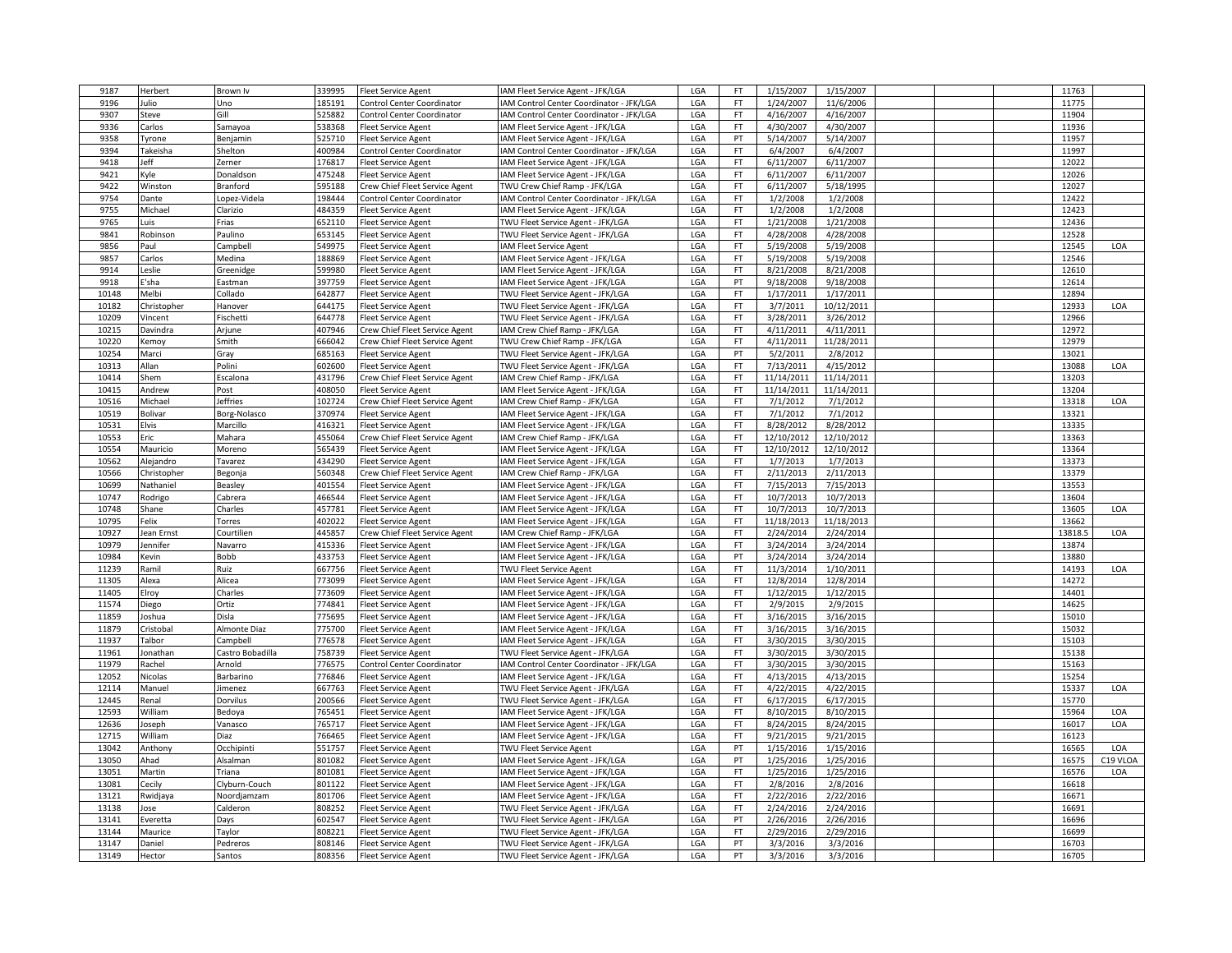| 13150          | Brian             | Townsend             | 808272           | <b>Fleet Service Agent</b>                               | TWU Fleet Service Agent - JFK/LGA                                             | LGA        | PT            | 3/3/2016               | 3/3/2016               |  | 16706      | LOA        |
|----------------|-------------------|----------------------|------------------|----------------------------------------------------------|-------------------------------------------------------------------------------|------------|---------------|------------------------|------------------------|--|------------|------------|
| 13155          | Roger             | Anderson             | 808372           | <b>Fleet Service Agent</b>                               | TWU Fleet Service Agent - JFK/LGA                                             | LGA        | PT            | 3/4/2016               | 3/4/2016               |  | 16714      |            |
| 13184          | Jorell            | Sabala               | 815373           | <b>Fleet Service Agent</b>                               | TWU Fleet Service Agent - JFK/LGA                                             | LGA        | PT            | 3/11/2016              | 3/11/2016              |  | 16756      |            |
| 13188          | Raeshawn          | Lewis                | 808393           | <b>Fleet Service Agent</b>                               | TWU Fleet Service Agent - JFK/LGA                                             | LGA        | PT            | 3/11/2016              | 3/11/2016              |  | 16761      |            |
| 13190          | Shari             | Laird                | 802179           | <b>Fleet Service Agent</b>                               | IAM Fleet Service Agent - JFK/LGA                                             | LGA        | FT            | 3/14/2016              | 3/14/2016              |  | 16766      |            |
| 13245          | /alentin          | Khazin               | 815354           |                                                          | TWU Fleet Service Agent - JFK/LGA                                             | LGA        | PT            | 3/18/2016              | 3/18/2016              |  | 16840      | LOA        |
|                |                   |                      |                  | <b>Fleet Service Agent</b>                               |                                                                               |            |               |                        |                        |  |            |            |
| 13267          | Shervaughn        | Jnpierre             | 200614           | <b>Fleet Service Agent</b>                               | TWU Fleet Service Agent - JFK/LGA                                             | LGA        | PT            | 3/25/2016              | 3/25/2016              |  | 16870      |            |
| 13340          | Thomas            | Rayder               | 802942           | <b>Fleet Service Agent</b>                               | <b>IAM Fleet Service Agent</b>                                                | LGA        | PT            | 4/25/2016              | 4/25/2016              |  | 16960      | LOA        |
| 13361          | John              | Bellafiore           | 818565           | <b>Fleet Service Agent</b>                               | TWU Fleet Service Agent                                                       | LGA        | PT            | 5/6/2016               | 5/6/2016               |  | 16988      | LOA        |
| 13406          | Moises            | Minaya               | 818539           | <b>Fleet Service Agent</b>                               | TWU Fleet Service Agent - JFK/LGA                                             | LGA        | PT            | 5/20/2016              | 5/20/2016              |  | 17046      |            |
| 13409          | Nicholas          | Groves               | 803216           | <b>Fleet Service Agent</b>                               | IAM Fleet Service Agent - JFK/LGA                                             | LGA        | FT            | 5/23/2016              | 5/23/2016              |  | 17051      |            |
| 13414          | Fernando          | Santana              | 803213           | <b>Fleet Service Agent</b>                               | IAM Fleet Service Agent - JFK/LGA                                             | LGA        | FT            | 5/23/2016              | 5/23/2016              |  | 17057      |            |
| 13427          | Lionel            | Harris Spence        | 818787           | <b>Fleet Service Agent</b>                               | TWU Fleet Service Agent - JFK/LGA                                             | LGA        | PT            | 5/30/2016              | 5/30/2016              |  | 17078      |            |
| 13455          | David             | Wilkinson            | 818728           | <b>Fleet Service Agent</b>                               | TWU Fleet Service Agent - JFK/LGA                                             | LGA        | PT            | 6/13/2016              | 6/13/2016              |  | 17121      |            |
| 13467          | Jonathan          | Cabreja              | 818685           | <b>Fleet Service Agent</b>                               | TWU Fleet Service Agent - JFK/LGA                                             | LGA        | PT            | 7/1/2016               | 7/1/2016               |  | 17139      |            |
| 13468          | Guily             | Valbrun              | 818687           | <b>Fleet Service Agent</b>                               | TWU Fleet Service Agent - JFK/LGA                                             | LGA        | PT            | 7/1/2016               | 7/1/2016               |  | 17140      | LOA        |
| 13489          | Linfield          | Mason                | 662333           | <b>Fleet Service Agent</b>                               | TWU Fleet Service Agent - JFK/LGA                                             | LGA        | PT            | 7/28/2016              | 7/28/2016              |  | 17176      |            |
| 13490          | Youvica           | Bazil                | 815897           | <b>Fleet Service Agent</b>                               | TWU Fleet Service Agent - JFK/LGA                                             | LGA        | PT            | 7/28/2016              | 7/28/2016              |  | 17177      |            |
| 13493          | Faerzin           | Soltani              | 804061           | <b>Fleet Service Agent</b>                               | IAM Fleet Service Agent - JFK/LGA                                             | LGA        | FT            | 8/1/2016               | 8/1/2016               |  | 17181      |            |
| 13499          |                   |                      | 630937           |                                                          |                                                                               |            | FT            |                        | 8/8/2016               |  | 17188      |            |
|                | Reynaldo          | Marte                |                  | Control Center Coordinator                               | IAM Control Center Coordinator - JFK/LGA                                      | LGA        |               | 8/8/2016               |                        |  |            |            |
| 13731          | Rory              | Reyes                | 202327           | <b>Fleet Service Agent</b>                               | TWU Fleet Service Agent - JFK/LGA                                             | LGA        | PT            | 11/28/2016             | 8/24/2015              |  | N/A        |            |
| 13780          | Matthew           | Rodriguez            | 863685           | <b>Fleet Service Agent</b>                               | TWU Fleet Service Agent - JFK/LGA                                             | LGA        | PT            | 12/19/2016             | 12/19/2016             |  | N/A        |            |
| 13783          | Angel             | Reyes                | 515045           | <b>Fleet Service Agent</b>                               | TWU Fleet Service Agent - JFK/LGA                                             | LGA        | PT            | 12/19/2016             | 12/19/2016             |  | N/A        |            |
| 13804          | Ryan              | Bautista             | 863720           | <b>Fleet Service Agent</b>                               | TWU Fleet Service Agent - JFK/LGA                                             | LGA        | PT            | 1/3/2017               | 1/3/2017               |  | N/A        |            |
| 14028          | Jevilyn           | Lim                  | 758479           | Control Center Coordinator                               | IAM Control Center Coordinator - JFK/LGA                                      | LGA        | $\mathsf{FT}$ | 5/1/2017               | 5/1/2017               |  | N/A        |            |
| 14031          | Joy               | Perez                | 56128            | <b>Fleet Service Agent</b>                               | TWU Fleet Service Agent - JFK/LGA                                             | LGA        | PT            | 5/1/2017               | 5/1/2017               |  | N/A        |            |
| 14033          | Tiffany           | Williams             | 96445            | <b>Fleet Service Agent</b>                               | TWU Fleet Service Agent - JFK/LGA                                             | LGA        | PT            | 5/1/2017               | 5/1/2017               |  | N/A        |            |
| 14036          | Wilberg           | Guzman Rijo          | 59177            | <b>Fleet Service Agent</b>                               | TWU Fleet Service Agent - JFK/LGA                                             | LGA        | PT            | 5/1/2017               | 5/1/2017               |  | N/A        |            |
| 14149          | Sedrick           | Joseph               | 201391           | <b>Fleet Service Agent</b>                               | IAM Fleet Service Agent - JFK/LGA                                             | LGA        | FT            | 6/15/2017              | 6/15/2017              |  | N/A        | LOA        |
| 14162          | Fiecia            | Alexis               | 853977           | <b>Fleet Service Agent</b>                               | TWU Fleet Service Agent - JFK/LGA                                             | LGA        | PT            | 6/23/2017              | 6/23/2017              |  | N/A        |            |
| 14166          | Brian             | Munevar              | 858485           | <b>Fleet Service Agent</b>                               | <b>TWU Fleet Service Agent</b>                                                | LGA        | PT            | 6/23/2017              | 6/23/2017              |  | N/A        | LOA        |
| 14180          | Agib              |                      | 845018           | <b>Control Center Coordinator</b>                        |                                                                               | LGA        | FT            | 7/7/2017               | 7/7/2017               |  | N/A        |            |
|                |                   | Awan                 |                  |                                                          | IAM Control Center Coordinator - JFK/LGA                                      |            |               |                        |                        |  |            |            |
| 14201          | Carlos            | Pimentel             | 652304           | <b>Fleet Service Agent</b>                               | TWU Fleet Service Agent                                                       | LGA        | PT            | 7/14/2017              | 7/14/2017              |  | N/A        | LOA        |
| 14202          | Dayanna           | Grullon              | 588911           | <b>Fleet Service Agent</b>                               | <b>TWU Fleet Service Agent</b>                                                | LGA        | PT            | 7/17/2017              | 7/17/2017              |  | N/A        | <b>LOA</b> |
| 14203          | Frank             | Gyamfi               | 760324           | <b>Fleet Service Agent</b>                               | TWU Fleet Service Agent - JFK/LGA                                             | LGA        | PT            | 7/17/2017              | 7/17/2017              |  | N/A        |            |
| 14204          | Kevon             | Chaitan              | 758144           | <b>Fleet Service Agent</b>                               | IAM Fleet Service Agent - JFK/LGA                                             | LGA        | FT            | 7/17/2017              | 7/17/2017              |  | N/A        |            |
| 14219          | Evens             | Louis                | 581035           | <b>Fleet Service Agent</b>                               | TWU Fleet Service Agent - JFK/LGA                                             | LGA        | PT            | 7/24/2017              | 7/24/2017              |  | N/A        |            |
| 14223          | Victor            | Rodriguez            | 585231           | <b>Fleet Service Agent</b>                               | TWU Fleet Service Agent - JFK/LGA                                             | LGA        | PT            | 7/24/2017              | 7/24/2017              |  | N/A        |            |
| 14231          | Mamadou           | Diallo               | 866619           | <b>Fleet Service Agent</b>                               | IAM Fleet Service Agent - JFK/LGA                                             | LGA        | FT            | 7/31/2017              | 7/31/2017              |  | N/A        |            |
| 14232          | Frederick         | Harewood Jr          | 591460           | <b>Fleet Service Agent</b>                               | IAM Fleet Service Agent - JFK/LGA                                             | LGA        | PT            | 7/31/2017              | 7/31/2017              |  | N/A        |            |
| 14236          | Glenford          | Harvey               | 587411           | <b>Fleet Service Agent</b>                               | IAM Fleet Service Agent - JFK/LGA                                             | LGA        | FT.           | 7/31/2017              | 7/31/2017              |  | N/A        |            |
| 14260          | Paulo             | Vargas Ampuero       |                  |                                                          |                                                                               |            |               |                        |                        |  |            |            |
| 14261          | Wadith            |                      |                  |                                                          |                                                                               |            | PT            |                        |                        |  |            |            |
| 14262          |                   |                      | 699721<br>580336 | <b>Fleet Service Agent</b>                               | TWU Fleet Service Agent - JFK/LGA                                             | LGA        | PT            | 8/14/2017<br>8/14/2017 | 8/14/2017              |  | N/A<br>N/A |            |
| 14265          |                   | Reyes Jr             |                  | <b>Fleet Service Agent</b>                               | TWU Fleet Service Agent - JFK/LGA                                             | LGA        |               |                        | 8/14/2017              |  |            |            |
|                | Kevin             | Alberto              | 581576           | <b>Fleet Service Agent</b>                               | TWU Fleet Service Agent - JFK/LGA                                             | LGA        | PT            | 8/14/2017              | 8/14/2017              |  | N/A        |            |
|                | Ryan              | Rivas                | 588767           | <b>Fleet Service Agent</b>                               | IAM Fleet Service Agent - JFK/LGA                                             | LGA        | $\mathsf{FT}$ | 8/14/2017              | 8/14/2017              |  | N/A        |            |
| 14267          | Wallach           | Cuesta Minaya        | 52835            | <b>Fleet Service Agent</b>                               | TWU Fleet Service Agent - JFK/LGA                                             | LGA        | PT            | 8/14/2017              | 8/14/2017              |  | N/A        |            |
| 14269          | Jose              | Pena                 | 584575           | <b>Fleet Service Agent</b>                               | TWU Fleet Service Agent                                                       | LGA        | PT            | 8/14/2017              | 8/14/2017              |  | N/A        | LOA        |
| 14296          | Shane             | David                | 596464           | <b>Fleet Service Agent</b>                               | IAM Fleet Service Agent - JFK/LGA                                             | LGA        | FT.           | 8/28/2017              | 8/28/2017              |  | N/A        |            |
| 14298          | Peter             | Morgan               | 596499           | <b>Fleet Service Agent</b>                               | IAM Fleet Service Agent - JFK/LGA                                             | LGA        | FT            | 8/28/2017              | 8/28/2017              |  | N/A        | LOA        |
| 14372          | Garfield          | Oliver               | 754812           | <b>Fleet Service Agent</b>                               | IAM Fleet Service Agent - JFK/LGA                                             | LGA        | <b>FT</b>     | 10/2/2017              | 10/2/2017              |  | N/A        |            |
| 14376          | Francis           | Colon Roman          | 598053           | <b>Fleet Service Agent</b>                               | IAM Fleet Service Agent - JFK/LGA                                             | LGA        | FT            | 10/2/2017              | 10/2/2017              |  | N/A        |            |
| 14387          | 3yron             | Wiggan               | 202149           | <b>Fleet Service Agent</b>                               | IAM Fleet Service Agent - JFK/LGA                                             | LGA        | $\mathsf{FT}$ | 10/9/2017              | 10/9/2017              |  | N/A        |            |
| 14398          | Richard           | Satchell             | 610961           | <b>Fleet Service Agent</b>                               | IAM Fleet Service Agent - JFK/LGA                                             | LGA        | FT            | 10/16/2017             | 10/16/2017             |  | N/A        |            |
| 14399          | Adrian            | Alicea               | 597924           | Crew Chief Fleet Service Agent                           | IAM Crew Chief Ramp - JFK/LGA                                                 | LGA        | FT            | 10/16/2017             | 10/16/2017             |  | N/A        | LOA        |
| 14415          | Romano            | Simon                | 591727           | <b>Fleet Service Agent</b>                               | IAM Fleet Service Agent - JFK/LGA                                             | LGA        | FT            | 10/23/2017             | 10/23/2017             |  | N/A        |            |
| 14436          | Peter             | Cole li              | 624619           |                                                          | IAM Fleet Service Agent - JFK/LGA                                             | LGA        | PT            | 10/30/2017             | 10/30/2017             |  | N/A        |            |
| 14441          | lose              | Rivas                | 659875           | <b>Fleet Service Agent</b><br><b>Fleet Service Agent</b> | TWU Fleet Service Agent - JFK/LGA                                             | LGA        | PT            | 11/6/2017              | 11/6/2017              |  | N/A        |            |
| 14444          | Jason             |                      | 202067           |                                                          |                                                                               | LGA        | PT            |                        |                        |  | N/A        |            |
|                |                   | Deguzman             |                  | <b>Fleet Service Agent</b>                               | TWU Fleet Service Agent - JFK/LGA                                             |            |               | 11/6/2017              | 11/6/2017              |  |            |            |
| 14467          | Mylin             | Diaz                 | 597618           | <b>Fleet Service Agent</b>                               | TWU Fleet Service Agent - JFK/LGA                                             | LGA        | PT            | 11/13/2017             | 11/13/2017             |  | N/A        |            |
| 14481          | Derek             | De La Cruz           | 610791           | <b>Fleet Service Agent</b>                               | TWU Fleet Service Agent - JFK/LGA                                             | LGA        | PT            | 11/20/2017             | 11/20/2017             |  | N/A        |            |
| 14494          | Michelle          | Mcfarlane            | 22374            | <b>Fleet Service Agent</b>                               | TWU Fleet Service Agent - JFK/LGA                                             | LGA        | PT            | 11/27/2017             | 11/27/2017             |  | N/A        |            |
| 14495          | Ihonny            | Rodriguez            | 754811           | Fleet Service Agent                                      | IAM Fleet Service Agent - JFK/LGA                                             | LGA        | <b>FT</b>     | 11/27/2017             | 11/27/2017             |  | N/A        | LOA        |
| 14496          | ranklin           | Cerda                | 610754           | <b>Fleet Service Agent</b>                               | TWU Fleet Service Agent - JFK/LGA                                             | LGA        | PT            | 11/27/2017             | 12/12/2017             |  | N/A        |            |
| 14531<br>14554 | Lelietha<br>Randy | Francis<br>Shivlabak | 700314<br>50483  | <b>Fleet Service Agent</b><br>Control Center Coordinator | IAM Fleet Service Agent - JFK/LGA<br>IAM Control Center Coordinator - JFK/LGA | LGA<br>LGA | PT<br>FT.     | 12/18/2017<br>1/8/2018 | 12/18/2017<br>1/8/2018 |  | N/A<br>N/A |            |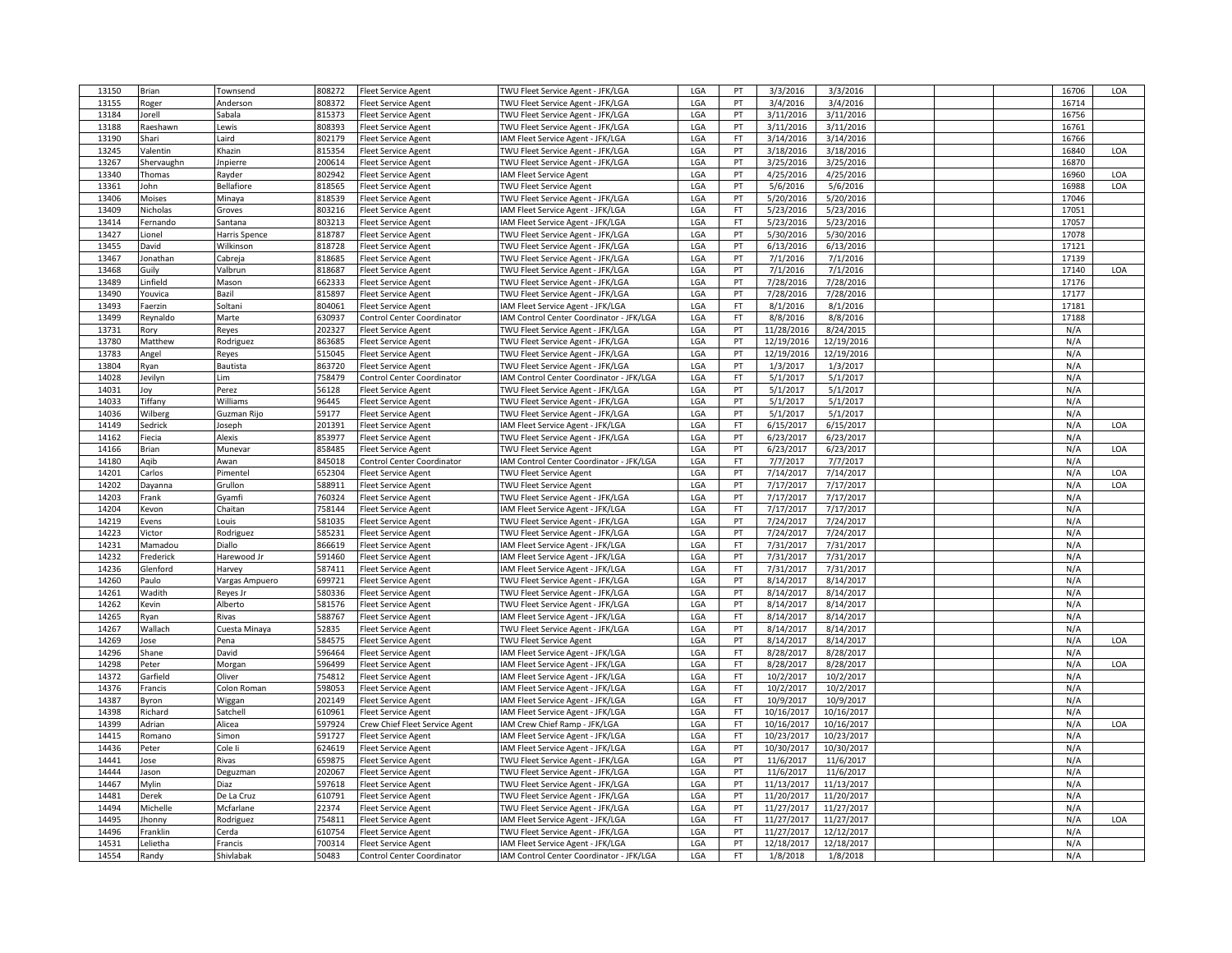| 14555 | Noel                | Arias Guzman            | 704059 | <b>Fleet Service Agent</b>                                   | TWU Fleet Service Agent - JFK/LGA                                      | LGA | PT        | 1/8/2018   | 1/8/2018   |  | N/A |          |
|-------|---------------------|-------------------------|--------|--------------------------------------------------------------|------------------------------------------------------------------------|-----|-----------|------------|------------|--|-----|----------|
| 14556 | Ahsan               | Mukhtar                 | 864595 | <b>Fleet Service Agent</b>                                   | <b>IAM Fleet Service Agent</b>                                         | LGA | FT        | 1/8/2018   | 1/8/2018   |  | N/A | LOA      |
| 14583 | Jonathan            | Gross                   | 858480 | <b>Fleet Service Agent</b>                                   | <b>AM Fleet Service Agent - JFK/LGA</b>                                | LGA | <b>FT</b> | 1/15/2018  | 1/15/2018  |  | N/A |          |
| 14608 | Daniel              | Enriquez                | 846298 | <b>Fleet Service Agent</b>                                   | IAM Fleet Service Agent - JFK/LGA                                      | LGA | <b>FT</b> | 1/29/2018  | 1/29/2018  |  | N/A | LOA      |
| 14620 | Ron                 | Cummings                | 709059 | <b>Fleet Service Agent</b>                                   | TWU Fleet Service Agent - JFK/LGA                                      | LGA | PT        | 2/2/2018   | 2/2/2018   |  | N/A |          |
| 14621 | Korrey              | Colon                   | 767492 | <b>Fleet Service Agent</b>                                   | TWU Fleet Service Agent - JFK/LGA                                      | LGA | PT        | 2/2/2018   | 3/27/2018  |  | N/A |          |
| 14623 | Frank               | Mcdonnell               | 705416 | <b>Fleet Service Agent</b>                                   | IAM Fleet Service Agent - JFK/LGA                                      | LGA | <b>FT</b> | 2/5/2018   | 2/5/2018   |  | N/A |          |
| 14629 | Paul                | Gomez                   | 706565 | <b>Fleet Service Agent</b>                                   | IAM Fleet Service Agent - JFK/LGA                                      | LGA | <b>FT</b> | 2/5/2018   | 2/5/2018   |  | N/A |          |
| 14631 | Darryl              | ames                    | 705450 | <b>Fleet Service Agent</b>                                   | IAM Fleet Service Agent - JFK/LGA                                      | LGA | <b>FT</b> | 2/5/2018   | 2/5/2018   |  | N/A |          |
| 14632 | Christopher         | Williams Shepherd       | 705918 | Fleet Service Agent                                          | <b>IAM Fleet Service Agent - JFK/LGA</b>                               | LGA | PT        | 2/5/2018   | 2/5/2018   |  | N/A |          |
| 14653 | Joseph              | Innone                  | 707204 | <b>Fleet Service Agent</b>                                   | IAM Fleet Service Agent - JFK/LGA                                      | LGA | <b>FT</b> | 2/12/2018  | 2/12/2018  |  | N/A |          |
| 14654 | Elizer              | Maldonado               | 621449 | <b>Fleet Service Agent</b>                                   | TWU Fleet Service Agent - JFK/LGA                                      | LGA | PT        | 2/12/2018  | 2/12/2018  |  | N/A |          |
| 14672 | Jimmy               | Guerrero                | 712617 | <b>Fleet Service Agent</b>                                   | IAM Fleet Service Agent - JFK/LGA                                      | LGA | <b>FT</b> | 2/26/2018  | 2/26/2018  |  | N/A | LOA      |
| 14704 | Cassidi             | Richardson              | 710198 | <b>Fleet Service Agent</b>                                   | IAM Fleet Service Agent                                                | LGA | PT        | 3/12/2018  | 3/12/2018  |  | N/A | LOA      |
| 14717 | Alexis              | Ferrufino               | 716585 | <b>Fleet Service Agent</b>                                   | IAM Fleet Service Agent - JFK/LGA                                      | LGA | PT        | 3/19/2018  | 3/19/2018  |  | N/A |          |
| 14718 | Kevin               | Amaya Quintanilla       | 717695 | <b>Fleet Service Agent</b>                                   | IAM Fleet Service Agent - JFK/LGA                                      | LGA | <b>FT</b> | 3/19/2018  | 3/19/2018  |  | N/A | LOA      |
| 14746 | Romario             | Douglas                 | 718254 | <b>Fleet Service Agent</b>                                   | <b>AM Fleet Service Agent - JFK/LGA</b>                                | LGA | PT        | 4/9/2018   | 4/9/2018   |  | N/A |          |
| 14774 | Shawn               | Campbell                | 881337 | <b>Fleet Service Agent</b>                                   | IAM Fleet Service Agent - JFK/LGA                                      | LGA | PT        | 4/30/2018  | 4/30/2018  |  | N/A |          |
| 14788 | Travis              | Argyle                  | 870806 | <b>Fleet Service Agent</b>                                   | IAM Fleet Service Agent - JFK/LGA                                      | LGA | PT        | 5/7/2018   | 5/7/2018   |  | N/A | LOA      |
| 14791 | Clayton             | Cummings                | 729173 | <b>Fleet Service Agent</b>                                   | <b>AM Fleet Service Agent - JFK/LGA</b>                                | LGA | <b>FT</b> | 5/7/2018   | 5/7/2018   |  | N/A |          |
| 14802 | Kifaan              | Williams                | 730526 | <b>Fleet Service Agent</b>                                   | IAM Fleet Service Agent - JFK/LGA                                      | LGA | <b>FT</b> | 5/14/2018  | 5/14/2018  |  | N/A |          |
| 14842 | Jason               | Wiredu                  | 735101 | <b>Fleet Service Agent</b>                                   | IAM Fleet Service Agent - JFK/LGA                                      | LGA | FT        | 6/4/2018   | 6/4/2018   |  | N/A |          |
| 14858 | Nanyely             | Del rosario morphy      | 805770 | <b>Fleet Service Agent</b>                                   | IAM Fleet Service Agent - JFK/LGA                                      | LGA | PT        | 6/26/2018  | 6/26/2018  |  | N/A | LOA      |
| 14861 | Bernard             | Gladden Jr              | 804221 | <b>Fleet Service Agent</b>                                   | IAM Fleet Service Agent - JFK/LGA                                      | LGA | <b>FT</b> | 7/3/2018   | 7/3/2018   |  | N/A |          |
| 14994 | Troy                | Tribble                 | 747318 | <b>Fleet Service Agent</b>                                   | IAM Fleet Service Agent - JFK/LGA                                      | LGA | PT        | 11/15/2018 | 11/15/2018 |  | N/A |          |
| 15085 | Jordan              | Ulett                   | 209773 | <b>Fleet Service Agent</b>                                   | IAM Fleet Service Agent - JFK/LGA                                      | LGA | <b>FT</b> | 2/10/2019  | 2/10/2019  |  | N/A |          |
| 15086 | Clayon              | Castello                | 209768 | <b>Fleet Service Agent</b>                                   | IAM Fleet Service Agent - JFK/LGA                                      | LGA | FT        | 2/10/2019  | 2/10/2019  |  | N/A |          |
| 15131 | Alexis              | Sanabria                | 215430 | <b>Fleet Service Agent</b>                                   | IAM Fleet Service Agent - JFK/LGA                                      | LGA | PT        | 4/1/2019   | 4/1/2019   |  | N/A | LOA      |
| 15132 | Louis               |                         | 215109 |                                                              | IAM Fleet Service Agent - JFK/LGA                                      | LGA | PT        | 4/1/2019   | 4/1/2019   |  | N/A |          |
| 15133 | Gabriel             | Simonetti<br>Cordoba    | 732557 | <b>Fleet Service Agent</b><br>Crew Chief Fleet Service Agent | IAM Crew Chief Ramp - JFK/LGA                                          | LGA | <b>FT</b> | 4/1/2019   | 4/1/2019   |  | N/A |          |
| 15134 |                     |                         | 806430 | <b>Fleet Service Agent</b>                                   | IAM Fleet Service Agent - JFK/LGA                                      | LGA | <b>FT</b> | 4/1/2019   | 4/1/2019   |  | N/A |          |
| 15135 | saac                | Gonzalez                | 215293 |                                                              |                                                                        | LGA | PT        | 4/1/2019   | 4/1/2019   |  | N/A |          |
| 15136 | Jarrett<br>Danielle | Johnson<br>Berardi      | 213877 | <b>Fleet Service Agent</b>                                   | IAM Fleet Service Agent - JFK/LGA<br>IAM Fleet Service Agent - JFK/LGA | LGA | PT        | 4/1/2019   | 4/1/2019   |  | N/A |          |
| 15148 | Herwell             | Tovar                   | 217407 | <b>Fleet Service Agent</b>                                   | IAM Fleet Service Agent - JFK/LGA                                      | LGA | <b>FT</b> | 4/8/2019   | 4/8/2019   |  | N/A | LOA      |
| 15151 | Brian               | Rossi                   | 215111 | <b>Fleet Service Agent</b><br><b>Fleet Service Agent</b>     | IAM Fleet Service Agent - JFK/LGA                                      | LGA | PT        | 4/8/2019   | 4/8/2019   |  | N/A |          |
| 15156 |                     |                         | 59039  |                                                              |                                                                        | LGA | PT        | 4/15/2019  | 4/15/2019  |  | N/A |          |
| 15157 | Randy               | De La Rosa              | 217405 | <b>Fleet Service Agent</b>                                   | IAM Fleet Service Agent - JFK/LGA                                      | LGA | PT        | 4/15/2019  | 4/15/2019  |  | N/A |          |
| 15158 | Diego<br>Jeffrey    | <b>Barrios Gonzalez</b> | 217404 | Fleet Service Agent                                          | <b>AM Fleet Service Agent - JFK/LGA</b>                                | LGA | PT        | 4/15/2019  | 4/15/2019  |  | N/A | C19 VLOA |
| 15159 |                     | Peralta                 | 218554 | <b>Fleet Service Agent</b>                                   | IAM Fleet Service Agent - JFK/LGA                                      | LGA | PT        |            |            |  | N/A |          |
|       | Julio               | Vasquez                 |        | <b>Fleet Service Agent</b>                                   | IAM Fleet Service Agent - JFK/LGA                                      |     | PT        | 4/15/2019  | 4/15/2019  |  |     |          |
| 15160 | Darwin              | Mora                    | 887060 | <b>Fleet Service Agent</b>                                   | IAM Fleet Service Agent - JFK/LGA                                      | LGA |           | 4/15/2019  | 4/15/2019  |  | N/A |          |
| 15183 | Joseph              | Chiaramonte             | 221565 | <b>Fleet Service Agent</b>                                   | IAM Fleet Service Agent - JFK/LGA                                      | LGA | PT        | 4/29/2019  | 4/29/2019  |  | N/A |          |
| 15184 | Kimor               | Hinds                   | 605991 | <b>Fleet Service Agent</b>                                   | IAM Fleet Service Agent - JFK/LGA                                      | LGA | PT        | 4/29/2019  | 4/29/2019  |  | N/A |          |
| 15186 | Ricardo             | Pacheco                 | 219366 | <b>Fleet Service Agent</b>                                   | IAM Fleet Service Agent - JFK/LGA                                      | LGA | <b>FT</b> | 4/29/2019  | 4/29/2019  |  | N/A |          |
| 15187 | Keithroy            | Maynard Cole            | 217406 | <b>Fleet Service Agent</b>                                   | IAM Fleet Service Agent - JFK/LGA                                      | LGA | PT        | 4/29/2019  | 4/29/2019  |  | N/A |          |
| 15189 | Rashaan             | Salaam                  | 738332 | <b>Fleet Service Agent</b>                                   | IAM Fleet Service Agent - JFK/LGA                                      | LGA | PT        | 4/29/2019  | 4/29/2019  |  | N/A |          |
| 15200 | Natasha             | Thompson                | 738335 | <b>Fleet Service Agent</b>                                   | IAM Fleet Service Agent - JFK/LGA                                      | LGA | PT        | 5/6/2019   | 5/6/2019   |  | N/A | LOA      |
| 15201 | Luis                | Fernandez               | 206501 | <b>Fleet Service Agent</b>                                   | <b>AM Fleet Service Agent - JFK/LGA</b>                                | LGA | PT        | 5/6/2019   | 5/6/2019   |  | N/A |          |
| 15212 | Kevin               | Hanover                 | 222016 | <b>Fleet Service Agent</b>                                   | IAM Fleet Service Agent - JFK/LGA                                      | LGA | PT        | 5/6/2019   | 5/6/2019   |  | N/A | LOA      |
| 15250 | Paolo               | Russo                   | 801965 | <b>Fleet Service Agent</b>                                   | IAM Fleet Service Agent - JFK/LGA                                      | LGA | PT        | 5/27/2019  | 3/23/2018  |  | N/A |          |
| 15252 | Latrina             | Brvan                   | 707923 | <b>Fleet Service Agent</b>                                   | IAM Fleet Service Agent - JFK/LGA                                      | LGA | PT        | 5/27/2019  | 5/27/2019  |  | N/A |          |
| 15253 | Danilo              | Pinto Valderrama        | 743830 | Control Center Coordinator                                   | IAM Control Center Coordinator - JFK/LGA                               | LGA | <b>FT</b> | 5/27/2019  | 5/27/2019  |  | N/A |          |
| 15254 | Ramy                | Rezk                    | 224785 | <b>Fleet Service Agent</b>                                   | IAM Fleet Service Agent - JFK/LGA                                      | LGA | PT        | 5/27/2019  | 5/27/2019  |  | N/A |          |
| 15258 | Cesar               | Santana Reyes           | 27143  | Fleet Service Agent                                          | IAM Fleet Service Agent - JFK/LGA                                      | LGA | PT        | 5/27/2019  | 5/27/2019  |  | N/A |          |
| 15259 | Christopher         | Rodriguez               | 224490 | <b>Fleet Service Agent</b>                                   | IAM Fleet Service Agent - JFK/LGA                                      | LGA | PT        | 5/27/2019  | 5/27/2019  |  | N/A |          |
| 15261 | Adriana             | Collantes               | 224784 | <b>Fleet Service Agent</b>                                   | IAM Fleet Service Agent - JFK/LGA                                      | LGA | PT        | 5/27/2019  | 5/27/2019  |  | N/A |          |
| 15264 | Calvin              | Phagoo                  | 209521 | <b>Fleet Service Agent</b>                                   | IAM Fleet Service Agent - JFK/LGA                                      | LGA | PT        | 5/27/2019  | 5/27/2019  |  | N/A |          |
| 15265 | James               | Mcclure                 | 224783 | <b>Fleet Service Agent</b>                                   | <b>IAM Fleet Service Agent - JFK/LGA</b>                               | LGA | PT        | 5/27/2019  | 5/27/2019  |  | N/A |          |
| 15271 | Stepher             | Lakhan                  | 200691 | <b>Fleet Service Agent</b>                                   | IAM Fleet Service Agent - JFK/LGA                                      | LGA | PT        | 6/3/2019   | 6/3/2019   |  | N/A |          |
| 15274 | Erick               | Alvarez                 | 735091 | <b>Fleet Service Agent</b>                                   | IAM Fleet Service Agent - JFK/LGA                                      | LGA | PT        | 6/3/2019   | 6/3/2019   |  | N/A |          |
| 15276 | Devin               | Sigler                  | 737025 | <b>Fleet Service Agent</b>                                   | IAM Fleet Service Agent - JFK/LGA                                      | LGA | PT        | 6/3/2019   | 6/3/2019   |  | N/A |          |
| 15277 | Krystal             | Molina                  | 225592 | <b>Fleet Service Agent</b>                                   | IAM Fleet Service Agent - JFK/LGA                                      | LGA | PT        | 6/3/2019   | 6/3/2019   |  | N/A |          |
| 15279 | Richard             | Hall                    | 228431 | <b>Fleet Service Agent</b>                                   | IAM Fleet Service Agent - JFK/LGA                                      | LGA | PT        | 6/3/2019   | 6/3/2019   |  | N/A |          |
| 15286 | Anthany             | Parker                  | 27311  | <b>Fleet Service Agent</b>                                   | <b>IAM Fleet Service Agent - JFK/LGA</b>                               | LGA | PT        | 6/10/2019  | 6/10/2019  |  | N/A |          |
| 15303 | Crystal             | Abney                   | 226200 | <b>Fleet Service Agent</b>                                   | <b>AM Fleet Service Agent - JFK/LGA</b>                                | LGA | PT        | 6/17/2019  | 6/17/2019  |  | N/A |          |
| 15307 | Julissa             | Melo                    | 204677 | <b>Fleet Service Agent</b>                                   | IAM Fleet Service Agent - JFK/LGA                                      | LGA | PT        | 6/17/2019  | 6/17/2019  |  | N/A |          |